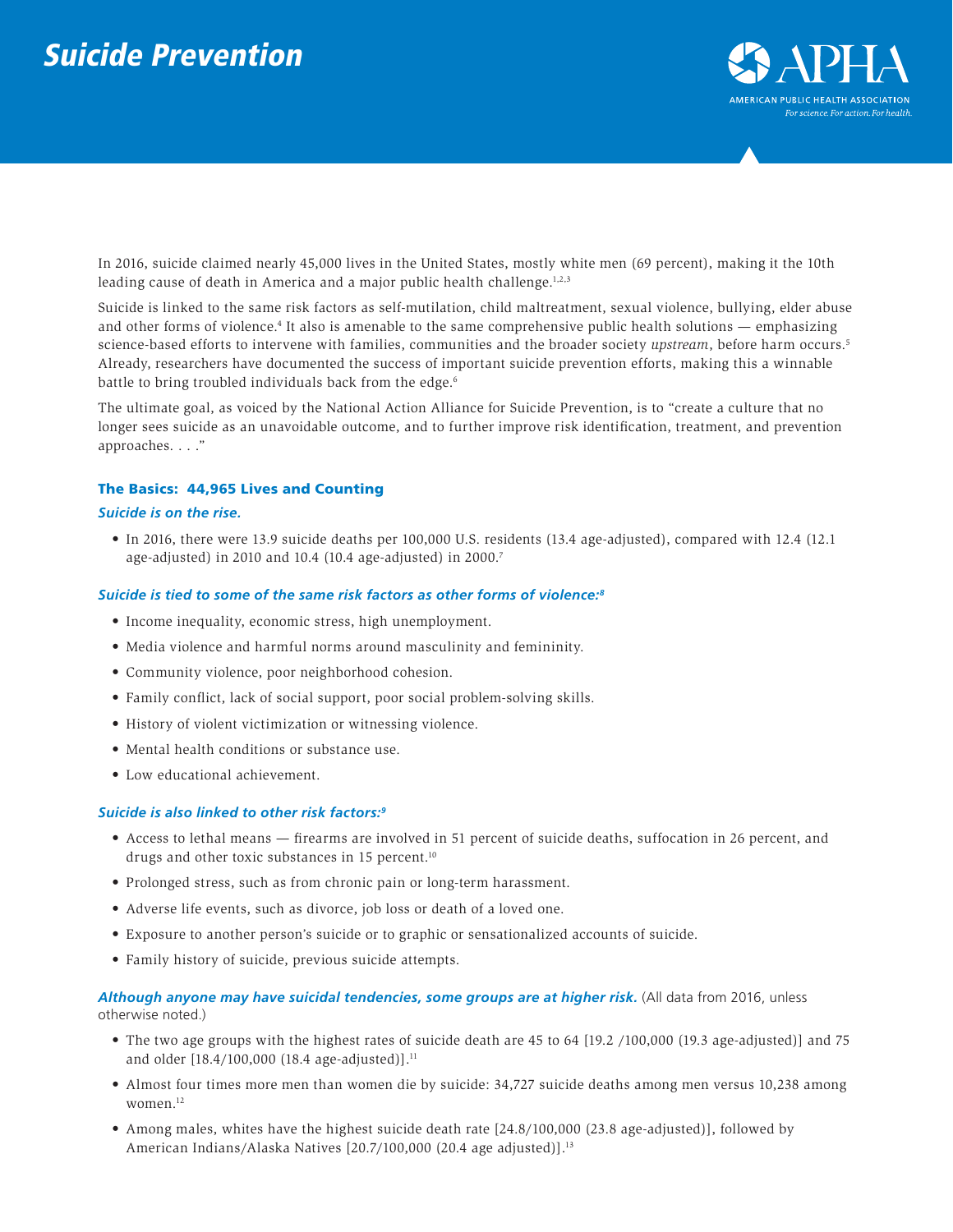- Although suicide is rare among children, a recent study found that black children ages 5 to 12 complete suicides at about twice the rate of their white peers.14 From age 13 to 17, however, the trend reverses: black teens have a roughly 50 percent lower rate of suicide than their white peers. (Historically, suicide rates have been higher among whites than blacks across all age groups in the U.S.)
- After adjusting for differences in age and sex, suicide risk was 22 percent higher among military veterans than U.S. civilian adults in 2014, with the highest rates of suicide among veterans ages 18 to 29. Two-thirds (68 percent) of male veterans who complete a suicide use firearms to do so.<sup>15</sup>
- The three states with the highest suicide rates are Alaska (26.0/100,000), Montana (25.6) and Wyoming (24.6). (The three with the lowest rates are New Jersey, New York and Massachusetts.)16

# *For every suicide death, there are at least 30 suicide attempts.\**

- An estimated 1.3 million adults age 18 or older in 2016 (0.5 percent of all U.S. adults) attempted suicide in the past year, including 1.8 percent of adults ages 18 to 25, 0.5 percent of adults ages 26 to 49, and 0.2 percent of adults age 50 or older.<sup>17</sup>
- Compared to heterosexual youth, five times as many lesbian, gay or bisexual youth (in grades 9-12) attempted suicide once or more during the 12 months prior to the 2015 national Youth Risk Behavior Survey (29 percent versus 6 percent).<sup>18</sup>
- Twice as many female youths as males youths (in grades 9-12) attempted suicide once or more in the 12 months prior to the 2015 national Youth Risk Behavior Survey (11.6 percent versus 5.5 percent).<sup>19</sup> And Hispanic females (in grades 9-12) had the highest attempt rate of all racial/ethnic groups, at 15 percent.

# Suicide Can Be Prevented

In 2013, suicide and suicide attempts cost the United States \$93.5 billion, mostly due to lost productivity and treatment of injuries.<sup>20</sup> The emotional cost to survivors is incalculable.

Fortunately, future costs can be avoided with targeted suicide prevention, based on a multi-disciplinary, public health approach that involves:

- *• Surveillance* to improve understanding of suicide attempts and suicide deaths and to supply data to gauge the effectiveness of policy changes and other interventions.
- *• Reducing risk factors* for suicide, such as access to lethal means.
- *Enhancing factors shown to protect people from engaging in violent behavior*, such as increasing access to mental health and substance abuse treatment, strengthening family support services, enhancing community connectedness, linking youths with caring adults and pro-social peers, and promoting the teaching of problemsolving skills.<sup>21</sup>

Implementing three core interventions  $-$  (1) separating suicidal individuals from firearms; (2) providing psychotherapy in emergency care; and (3) adding a car safety feature to prevent suffocation from carbon monoxide inhalation — would reduce suicide deaths by about 20 percent.<sup>22</sup> (Many law enforcement agencies and gun retailers are already willing to provide temporary storage for guns when an owner is concerned about the mental health of a family member.23) Simply providing additional medical, counseling and care linkage services to suicide survivors has been calculated to yield a benefit-to-cost ratio of 6:1.<sup>24</sup>

Other promising interventions include changes in medication packaging and dispensing, 24-hour access to crisis care, and widespread implementation of school-based suicide prevention programs (e.g., the Good Behavior Game<sup>25</sup>).<sup>26</sup>

Future suicide prevention research should prioritize:<sup>27</sup>

<sup>\*</sup> Calculated based on 43,427 suicide deaths among those ages 18 and older in 2016 (per CDC Fatal Injury Reports) and an estimated 1.3 million adults aged 18 and older who attempted suicide in 2016 (per 2016 National Survey on Drug Use and Health). The actual figure is likely higher, as suicide attempts by adults are more likely to result in death than suicide attempts by youths, who are not included in this data (See, for example, American Association of Suicidology data at [www.suicidology.org/Portals/14/](http://www.suicidology.org/Portals/14/docs/Resources/FactSheets/2016/2016datapgsv1b.pdf?ver=2018-01-15-2110) [docs/Resources/FactSheets/2016/2016datapgsv1b.pdf?ver=2018-01-15-211057-387\).](http://www.suicidology.org/Portals/14/docs/Resources/FactSheets/2016/2016datapgsv1b.pdf?ver=2018-01-15-2110) Also, this calculation assumes the estimated 1.3 million adults who attempted suicide in 2016 made only one attempt each.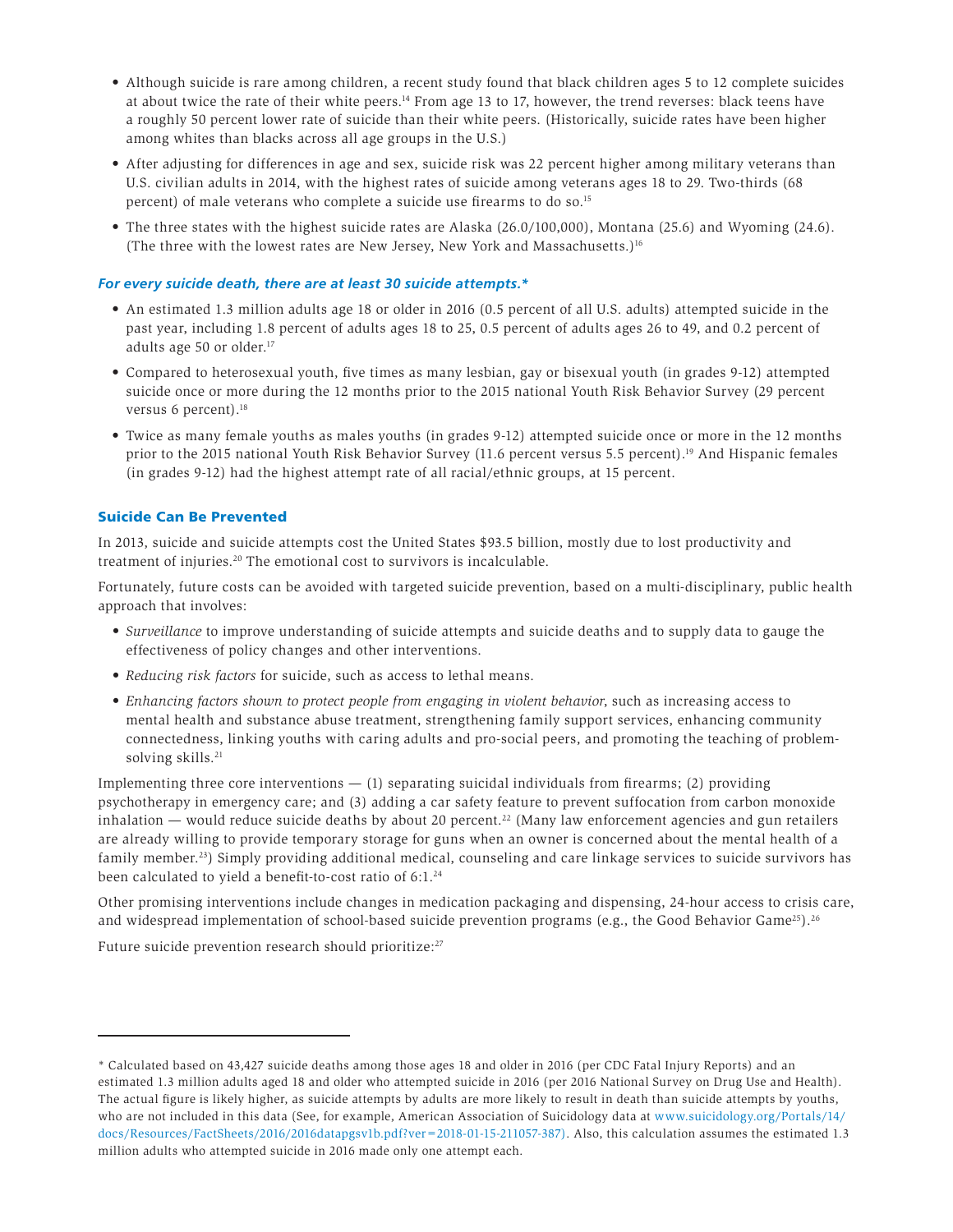- Following the CDC recommendation that all entities that collect suicide-related data adopt the uniform definitions and recommended data elements detailed in the agency's guidance document, *Self-directed Violence Surveillance*. 28
- Using patient registries to test the feasibility of fast-acting medications to reduce suicidal impulses. (A number of U.S. Food and Drug Administration-approved medications may actually increase suicidal thoughts and behaviors in some individuals. The risks and benefits of such medications should be clarified.)
- Testing community strategies to reduce access to lethal means.
- Practical, randomized trials to assess the benefits of health care system changes intended to reduce future suicide risk, and adaptation of appropriate program components for use in other systems that house or manage high-risk populations (e.g., justice and education).
- Studies of media influence and community values on suicidal behaviors.
- Testing approaches to help individuals maintain healthy behaviors; for example, determining how technology can be enhanced to help at-risk individuals build social connections and seek help.
- Including measures of suicidal behavior outcomes into studies targeting known suicide risk factors.
- Improving the adoption, implementation and sustainability of effective suicide prevention programs.

For **every** death by suicide, an estimated 147 people are **affected**, and, among those, 18 experience a major life disruption. Given the 8.6 million suicides from 1992 to 2016, the U.S. is home to more than **5.2 million** suicide **loss** survivors.

On average, someone dies by suicide every 11.7 minutes in the United States.

Sources:

Cerel, J. (2015, April 18). We are all connected in suicidology: The continuum of "survivorship." Plenary presentation at the 48th annual conference of the American Association of Suicidology, Atlanta GA. [data from Cerel, Brown, Maple, Bush, van de Venne, Moore, & Flaherty, in progress]

Drapeau CW, McIntosh JL (for the American Association of Suicidology). (24 December 2017). U.S.A. suicide 2016: Official final data. Washington, DC: American Association of Suicidology.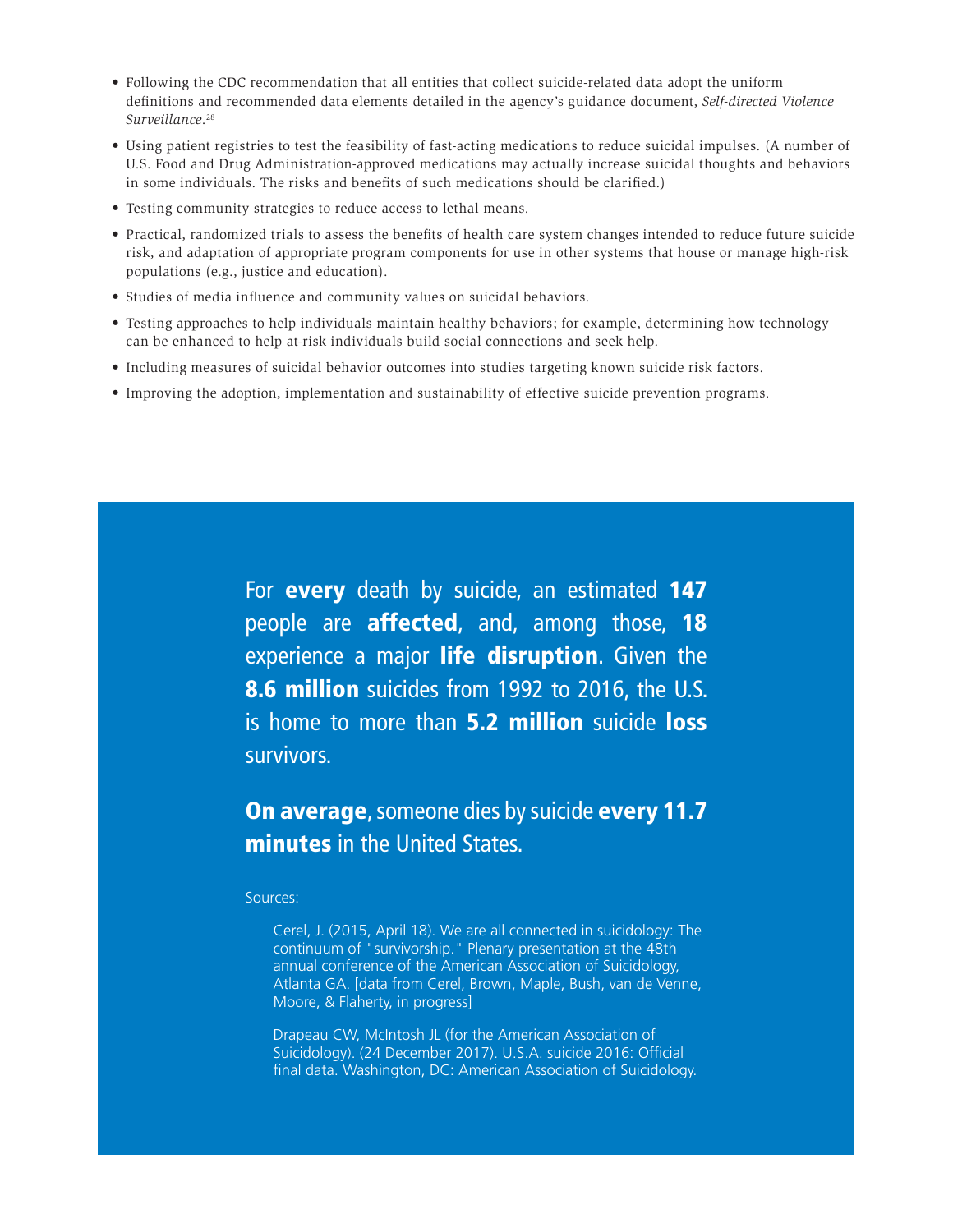# Preventing a Suicide = Saving a Life

According to the American Foundation for Suicide Prevention, suicide is most likely when "stressors and health issues converge to create an experience of hopelessness and despair." Anxiety and substance misuse increase the risk.

# *What can you do to intervene?*

#### **Know the Warning Signs**

Talking about having no reason to live, being a burden to others, feeling trapped, suffering unbearable pain or wanting to kill oneself.

Behaving in concerning ways, including: increasing alcohol or drug use; withdrawing from activities, family and friends; sleeping too much or too little; or showing signs of irritability, aggression, depression, or humiliation.

# **Get Help**

National Suicide Prevention Lifeline: Call 1-800-273-TALK (8255) Text *TALK* to 741742

The Lifeline is funded by the federal Substance Abuse and Mental Health Services Administration. All calls are confidential.

Veterans Crisis Line: Call 1-800-272-8255 (Press 1) Chat online at www.veteranscrisisline.net Text at 83825.

The Crisis Line is run by the U.S. Department of Veterans Affairs, but callers do not have to be registered with VA.

## **Online Resources**

American Foundation for Suicide Prevention: www.afsp.org

Education Development Center Suicide Prevention Resource Center: www.edc.org/suicide-prevention-resource-center-sprc

National Institute of Mental Health: www.nimh.nih.gov/health/topics/suicide-prevention/index.shtml

National Suicide Prevention Lifeline: suicidepreventionlifeline.org

Substance Abuse and Mental Health Services Administration: www.samhsa.gov/suicide-prevention/publications-resources

Suicide Awareness Voices of Education: www.save.org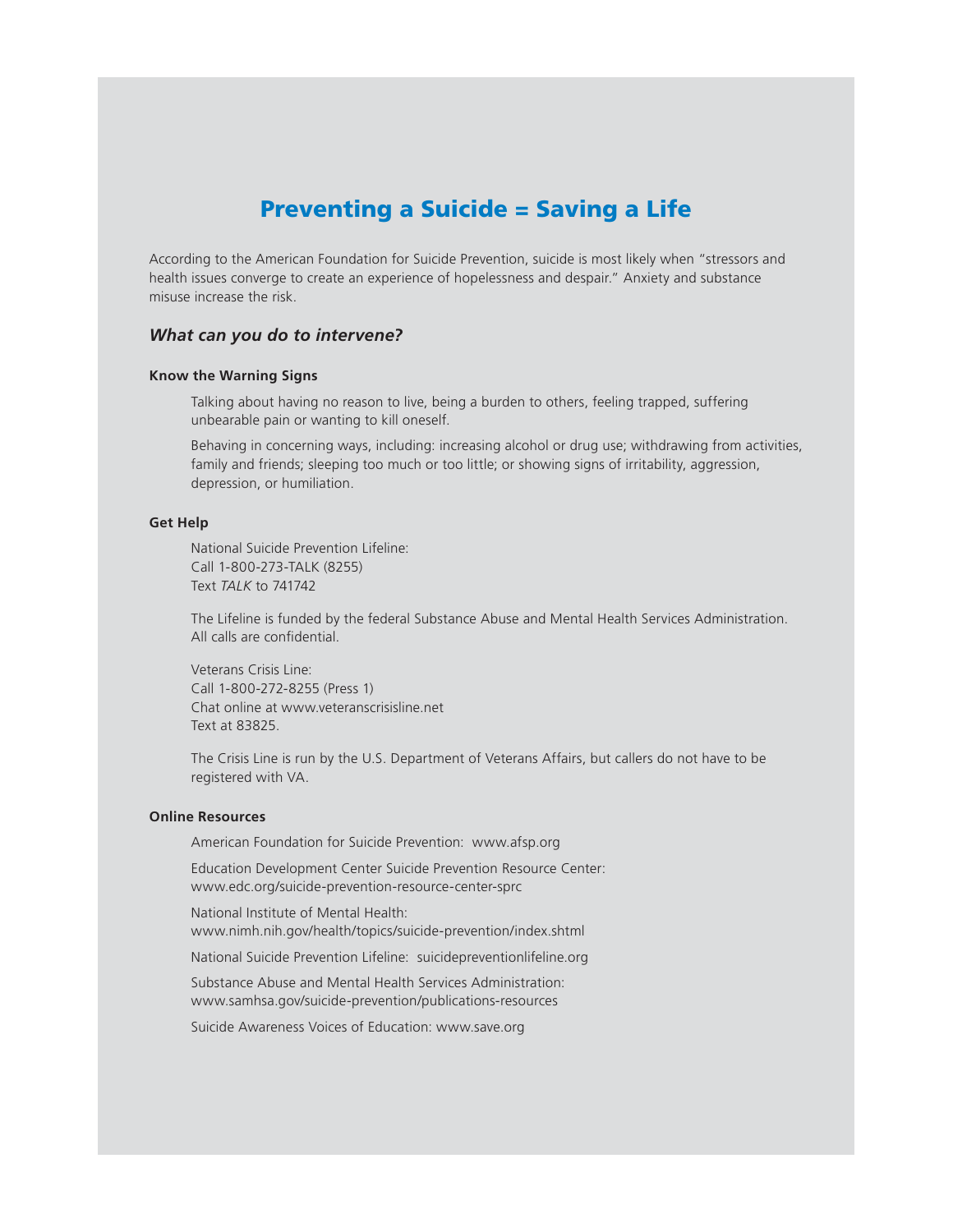#### *References*

1 National Center for Injury Prevention and Control, CDC. Web-based Injury Statistics Query and Reporting System (WISQARSTM) Fatal Injury Reports, National, Regional and State, 1981-2016. Atlanta, GA: [https://webappa.cdc.gov/sasweb/ncipc/mortrate.html.](https://webappa.cdc.gov/sasweb/ncipc/mortrate.html) Data accessed 19 April 2018.

2 National Center for Injury Prevention and Control, CDC. Web-based Injury Statistics Query and Reporting System (WISQARSTM) Leading Causes of Death Reports, 1981-2016. Atlanta, GA:<https://webappa.cdc.gov/sasweb/ncipc/leadcause.html>. Data accessed 19 April 2018.

3 Caine ED. (2012). Suicide prevention is a winnable battle. [Letter to the editor]. *American Journal of Public Health*, 102(S1), S4-S6.

4 Wilkins, N., Tsao, B., Hertz, M., Davis, R., Klevens, J. (2014). Connecting the Dots: An Overview of the Links Among Multiple Forms of

Violence. Atlanta, GA: National Center for Injury Prevention and Control, Centers for Disease Control and Oakland, CA: Prevention Institute. 5 National Center for Injury Prevention and Control, CDC. (ND). Suicide Prevention: A Public Health Issue. Atlanta, GA: www.cdc.gov/ violenceprevention/pdf/ASAP\_Suicide\_Issue2-a.pdf.

6 Caine ED. (2012). Suicide prevention is a winnable battle. [Letter to the editor]. *American Journal of Public Health*, 102(S1), S4-S6.

7 National Center for Injury Prevention and Control, CDC. Web-based Injury Statistics Query and Reporting System (WISQARSTM) Fatal Injury Reports, National, Regional and State, 1981-2016. Atlanta, GA: [https://webappa.cdc.gov/sasweb/ncipc/mortrate.html.](https://webappa.cdc.gov/sasweb/ncipc/mortrate.html) Data accessed 19 April 2018.

8 Wilkins, N., Tsao, B., Hertz, M., Davis, R., Klevens, J. (2014). Connecting the Dots: An Overview of the Links Among Multiple Forms of Violence. Atlanta, GA: National Center for Injury Prevention and Control, Centers for Disease Control and Oakland, CA: Prevention Institute. 9 American Foundation for Suicide Prevention. (ND). Risk Factors and Warning Signs. New York, NY: <https://afsp.org/about-suicide/>. Accessed 23 April 2018.

10 National Center for Injury Prevention and Control, CDC. Web-based Injury Statistics Query and Reporting System (WISQARSTM) Fatal Injury Reports, National, Regional and State, 1981-2016. Atlanta, GA: [https://webappa.cdc.gov/sasweb/ncipc/mortrate.html.](https://webappa.cdc.gov/sasweb/ncipc/mortrate.html) Data accessed 23 April 2018.

 $11$  Ibid.

 $12$  Ibid.

 $13$  Ibid.

14 Bridge JA, Horowitz LM, Fontanella CA, et al. (2018). Age-related racial disparity in suicide rates among US youths from 2001 to 2015. [Research Letter.] JAMA Pediatrics. Published online May 21, 2018. DOI:10.1001/jamapediatrics.2018.0399

15 US Department of Veterans Affairs, Office of Suicide Prevention. (3 August 2016). Suicide Among Veterans and Other Americans 2001- 2014. Washington, DC: https://www.mentalhealth.va.gov/docs/2016suicidedatareport.pdf.

16 National Center for Injury Prevention and Control, CDC. Web-based Injury Statistics Query and Reporting System (WISQARSTM) Fatal Injury Reports, National, Regional and State, 1981-2016. Atlanta, GA: [https://webappa.cdc.gov/sasweb/ncipc/mortrate.html.](https://webappa.cdc.gov/sasweb/ncipc/mortrate.html) Data accessed 19 April 2018.

17 Substance Abuse and Mental Health Services Administration, Center for Behavioral Health Statistics and Quality. (2017). Key Substance Use and Mental Health Indicators in the United States: Results from the 2016 National Survey on Drug Use and Health (HHS Pub. No. SMA 17-5044, NSDUH Series H-52). Rockville, MD: www.samhsa.gov/data/sites/default/files/NSDUH-FFR1-2016/NSDUH-FFR1-2016.pdf 18 Kann L, Olsen EO, McManus T, et al. (2016). Sexual identity, sex of sexual contacts, and health-related behaviors among students in grades 9-12—United States and selected sites, 2015. *Morbidity and Mortality Weekly Report* (MMWR) *Surveillance Summaries*, 65(9), 1-202. Retrieved from: https://www.cdc.gov/mmwr/volumes/65/ss/ss6509a1.htm.

19 Kann L, McManus T, Harris WA, et al. (2016). Youth risk behavior surveillance — United States, 2015. *Morbidity and Mortality Weekly Report* (MMWR) *Surveillance Summaries*, 65(6), 1-174. Retrieved from: https://www.cdc.gov/mmwr/volumes/65/ss/ss6506a1.htm.

20 Shepard DS, Gurewich D, Lwin AK, et al. (2016). Suicide and suicidal attempts in the United States: costs and policy implications. *Suicide and Life-threatening Behavior*, 46(3), 352-362. Available at: https://onlinelibrary.wiley.com/doi/full/10.1111/sltb.12225.

21 Wilkins, N., Tsao, B., Hertz, M., Davis, R., Klevens, J. (2014). Connecting the Dots: An Overview of the Links Among Multiple Forms of Violence. Atlanta, GA: National Center for Injury Prevention and Control, Centers for Disease Control and Oakland, CA: Prevention Institute. 22 National Action Alliance for Suicide Prevention: Research Prioritization Task Force. (2014). *A prioritized research agenda for suicide* 

*prevention: An action plan to save lives*. Rockville, MD: National Institute of Mental Health and the Research Prioritization Task Force. Available at: http://actionallianceforsuicideprevention.org/sites/actionallianceforsuicideprevention.org/files/Agenda.pdf

<sup>23</sup> Rynyan CW, Brooks-Russell A, Brandspigel S. (2017). Law enforcement and gun retailers as partners for safely storing guns to prevent suicide: a study in 8 mountain west states. *American Journal of Public Health*, 107(11), 1789-1794.

24 Shepard DS, Gurewich D, Lwin AK, et al. (2016). Suicide and suicidal attempts in the United States: costs and policy implications. *Suicide and Life-threatening Behavior*, 46(3), 352-362. Available at: https://onlinelibrary.wiley.com/doi/full/10.1111/sltb.12225.